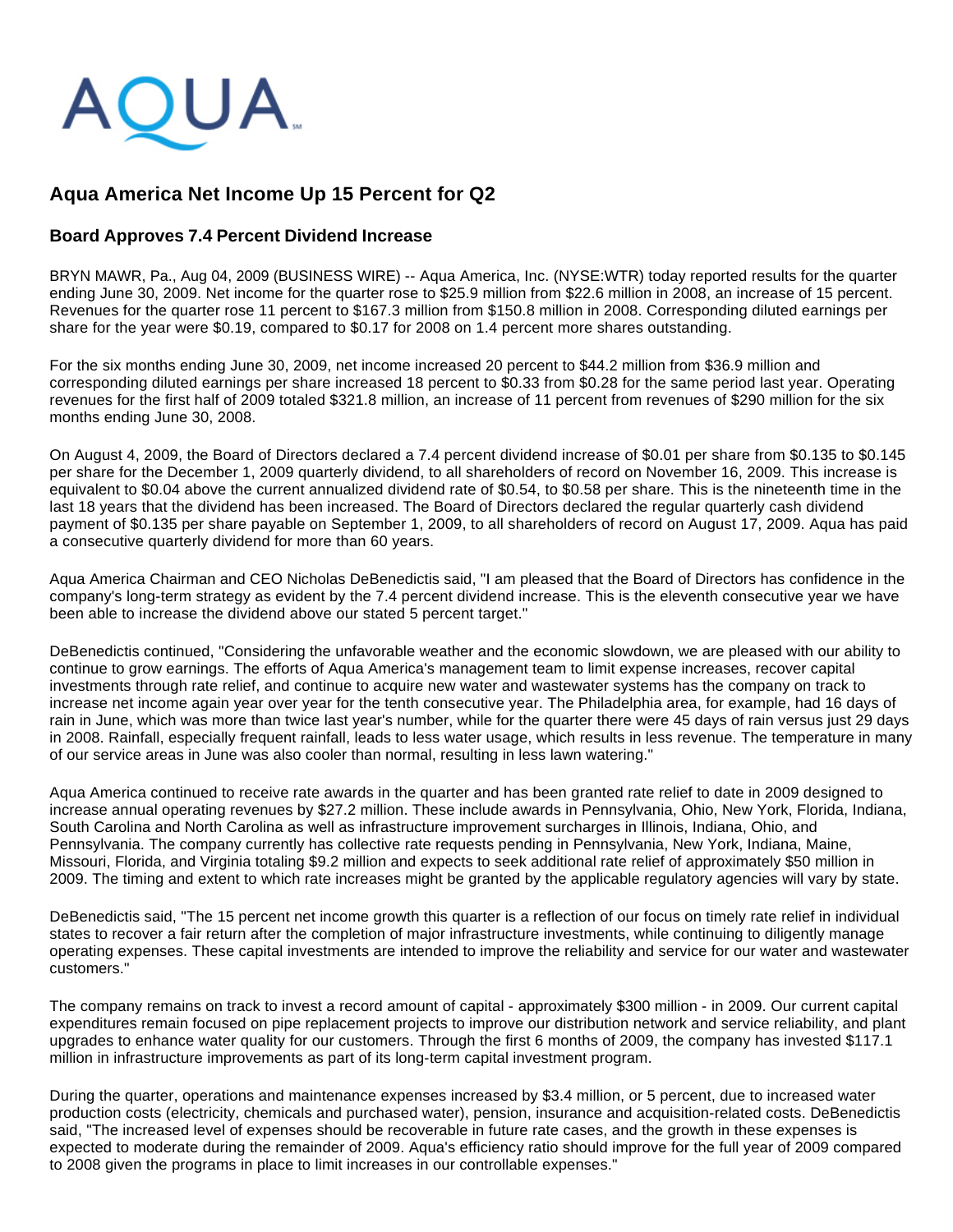In July, the company's largest subsidiary, Aqua Pennsylvania Inc., (Aqua) entered into an agreement to issue \$58 million in taxexempt First Mortgage Bonds that are not subject to AMT tax. The bond issuance is a single series of bonds priced at a 5.0 percent coupon rate with a yield of 5.23 percent maturing in 2039. The bonds were rated by Standard and Poor's (S&P) at AAwith a 1+ recovery rating. Aqua also received a \$1.23 million low interest loan from the Pennsylvania Infrastructure Investment Authority (PENNVEST) to make water quality improvements. This increases the total PENNVEST loans received in 2009 to \$6.2 million. Aqua also received \$4.6 million of State Revolving Loan Funds (SRLF) and American Recovery and Reinvestment Act of 2009 (ARRA) funding in Maine, including \$1.4 million of grants and we await decisions on ARRA applications submitted by other Aqua state subsidiaries.

DeBenedictis continued, "Aqua America's ability to access money at favorable interest rates is a reflection of the company's financial position, which improves its ability to economically expand its infrastructure rebuilding program. In 2009, Aqua America expects to continue to increase internally generated cash, which is used to help fund its \$300 million infrastructure program. The company's success in accessing the capital markets at reasonable rates when needed contributed to the reduction of the overall embedded cost of debt, which is now at 5.6 percent, for Aqua America companies. This has allowed the company to maintain its business model and to economically finance infrastructure projects that will improve water quality and reliability, and benefit the local economy."

So far in 2009, Aqua America companies have continued to expand their operations and have completed 11 acquisitions of systems that provide water or wastewater service to approximately 4,200 people. These acquisitions included the water system assets of the Kratzerville Municipal Authority in central Pennsylvania, two water systems from the Lower Colorado River Authority in Texas that provide water to roughly 480 residents, and an Indiana wastewater utility that provides water to roughly 300 residents. DeBenedictis said, "The Kratzerville acquisition demonstrates that municipal systems are considering privatization as they face increasing capital needs and more stringent environmental regulations. It is just one example of how the sale of a municipal system to a private utility like Aqua America can benefit both parties."

Aqua America's organic customer growth has been adversely effected by the national housing slowdown, but through acquisitions, the company continues to show customer growth. DeBenedictis continued, "Given the decline in our normal organic customer growth due to the housing slowdown, I am pleased that we continue to find ways to grow our customer base while remaining well positioned to benefit from the eventual economic recovery in future years. I continue to expect opportunities to grow the business given the financial challenges which many other smaller water utilities are currently facing. Our strong financial position, which we have been able to maintain through our disciplined growth-through-acquisition strategy and as evidenced by our recent financings, could give us a competitive advantage in the pursuit of acquisitions in today's environment."

Aqua America's conference call with financial analysts will take place on Wednesday, August 5, 2009 at 11 a.m. Eastern Daylight Time. The call will be web cast live so that interested parties may listen over the Internet by logging on to [www.aquaamerica.com](http://cts.businesswire.com/ct/CT?id=smartlink&url=http%3A%2F%2Fwww.aquaamerica.com&esheet=6022710&lan=en_US&anchor=www.aquaamerica.com&index=1). The conference call will be archived in the investor relations section of the company's Web site for 90 days following the call. Additionally, the call will be recorded and made available for replay beginning at 2 p.m. on August 5, 2009 and for 10 business days following the call. To access the audio replay in the U.S., dial 888.203.1112 (pass code 3747833). For international callers, dial 719.457.0820 (pass code 3747833).

Aqua America, Inc. is a publicly traded water and wastewater utility holding company with operating subsidiaries serving approximately three million people in Pennsylvania, Ohio, North Carolina, Illinois, Texas, New Jersey, New York, Indiana, Florida, Virginia, Maine, Missouri and South Carolina. Aqua America is listed on the New York Stock Exchange under the ticker symbol WTR.

This release contains forward-looking statements within the meaning of the Private Securities Litigation Reform Act of 1995, including, among others, the timing and impact of pending rate cases, the company's plans to file future rate increases, the amount of future capital spending by the company and its eligibility for DSIC, the company's commitment to its business model, the expected impact of a housing recovery on the company, the effects of our capital investments on water quality and service to our customers, growth opportunities related to the financial pressure on other utilities, the expected growth of future revenues and earnings and improvement of key metrics, and the effect of the company's credit rating on its ability to pursue acquisitions and finance infrastructure rehabilitation programs. There are important factors that could cause actual results to differ materially from those expressed or implied by such forward-looking statements including: general economic business conditions; housing and customer growth trends; unfavorable weather conditions; the success of certain cost containment initiatives; the extent to which rate increase requests are granted and the timing of rate awards; changes in regulations or regulatory treatment; availability and the cost of capital; disruptions in the credit markets; the success of growth initiatives; and other factors discussed in our Annual Report on Form 10-K, which is on file with the SEC. We undertake no obligation to publicly update or revise any forward-looking statement.

WTRF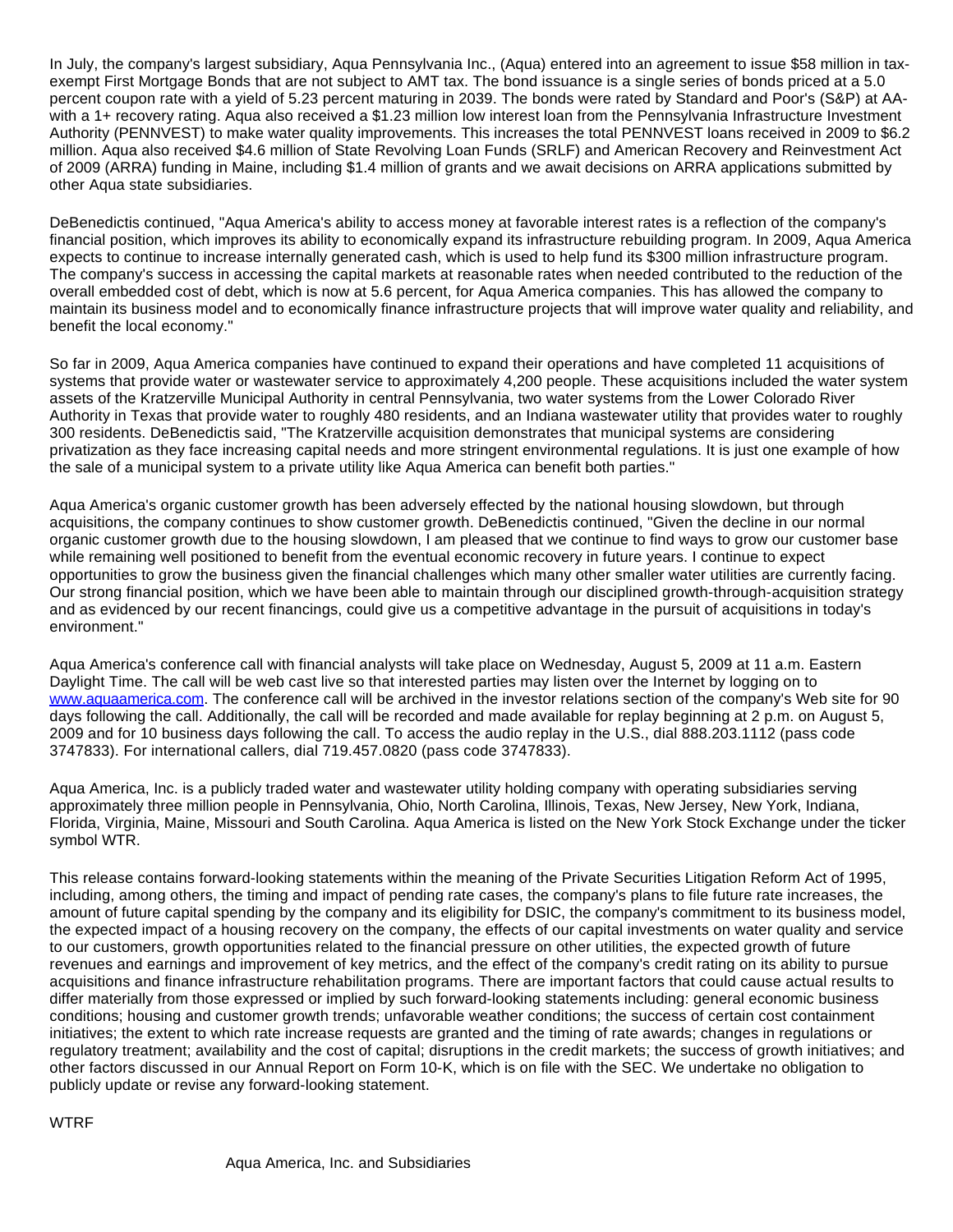# Selected Operating Data (In thousands, except per share amounts) (Unaudited)

|                                                                                        |   | <b>Quarter Ended</b>                    |  |           | <b>Six Months Ended</b> |                 |  |         |
|----------------------------------------------------------------------------------------|---|-----------------------------------------|--|-----------|-------------------------|-----------------|--|---------|
|                                                                                        |   | June 30,                                |  |           | June 30,                |                 |  |         |
|                                                                                        |   | 2009                                    |  | 2008      |                         | 2009            |  | 2008    |
| Operating revenues                                                                     |   | \$167,333 \$150,751 \$321,820 \$290,034 |  |           |                         |                 |  |         |
| Net income attributable to common shareholders \$ 25,853 \$ 22,552 \$ 44,224 \$ 36,873 |   |                                         |  |           |                         |                 |  |         |
| Basic net income per common share                                                      | S | $0.19$ \$                               |  | $0.17$ \$ |                         | 0.33\$          |  | 0.28    |
| Diluted net income per common share                                                    | S | $0.19$ \$                               |  | $0.17$ \$ |                         | 0.33\$          |  | 0.28    |
| Basic average common shares outstanding                                                |   | 135.631                                 |  |           |                         | 133,683 135,519 |  | 133.549 |
| Diluted average common shares outstanding                                              |   | 135.939                                 |  | 134,060   |                         | 135,880         |  | 133.998 |

### Aqua America, Inc. and Subsidiaries

#### Consolidated Statements of Income and Comprehensive Income

(In thousands, except per share amounts)

(Unaudited)

|                                                               |                            | <b>Quarter Ended</b> | <b>Six Months Ended</b>                 |             |  |  |
|---------------------------------------------------------------|----------------------------|----------------------|-----------------------------------------|-------------|--|--|
|                                                               |                            | June 30,             | June 30,                                |             |  |  |
|                                                               | 2009                       | 2008                 | 2009                                    | <u>2008</u> |  |  |
| Operating revenues                                            |                            |                      | \$167,333 \$150,751 \$321,820 \$290,034 |             |  |  |
| Cost & expenses:                                              |                            |                      |                                         |             |  |  |
| Operations and maintenance                                    | 68,549                     | 65,146               | 135,538                                 | 129,450     |  |  |
| Depreciation                                                  | 24,972                     | 20,619               | 51,359                                  | 42,100      |  |  |
| Amortization                                                  | 3,064                      | 1,012                | 5,819                                   | 2,185       |  |  |
| Taxes other than income taxes                                 | 11,884                     | 10,845               | 23,474                                  | 22,954      |  |  |
| Total                                                         | 108,469                    | 97,622               | 216,190                                 | 196,689     |  |  |
| Operating income                                              | 58,864                     | 53,129               | 105,630                                 | 93,345      |  |  |
| Other expense (income):                                       |                            |                      |                                         |             |  |  |
| Interest expense, net                                         | 16,809                     | 17,063               | 33,437                                  | 34,193      |  |  |
| Allowance for funds used during construction                  | (568)                      | (1,100)              | (1, 193)                                | (2,056)     |  |  |
| Gain on sale of other assets                                  | (80)                       | (553)                | (213)                                   | (553)       |  |  |
| Income before income taxes                                    | 42,703                     | 37,719               | 73,599                                  | 61,761      |  |  |
| Provision for income taxes                                    | 16,850                     | 15,167               | 29,375                                  | 24,888      |  |  |
| Net income attributable to common shareholders                |                            |                      | 25,853 \$ 22,552 \$ 44,224 \$ 36,873    |             |  |  |
| Net income attributable to common shareholders                | \$.                        |                      | 25,853 \$ 22,552 \$ 44,224 \$ 36,873    |             |  |  |
| Other comprehensive income, net of tax:                       |                            |                      |                                         |             |  |  |
| Unrealized holding gain on investments                        | 232                        | 189                  | 269                                     | 189         |  |  |
| Reclassification adjustment for losses reported in net income | 5                          |                      | 5                                       |             |  |  |
| Comprehensive income                                          |                            |                      | \$ 26,090 \$ 22,741 \$ 44,498 \$ 37,062 |             |  |  |
| Net income per common share:                                  |                            |                      |                                         |             |  |  |
| <b>Basic</b>                                                  | \$<br>$0.19$ \$            | $0.17$ \$            | $0.33$ \$                               | 0.28        |  |  |
| <b>Diluted</b>                                                | $\mathbf{\$}$<br>$0.19$ \$ | $0.17$ \$            | $0.33$ \$                               | 0.28        |  |  |
| Average common shares outstanding:                            |                            |                      |                                         |             |  |  |
| <b>Basic</b>                                                  | 135,631                    | 133,683              | 135,519                                 | 133,549     |  |  |
| <b>Diluted</b>                                                | 135,939                    | 134,060              | 135,880                                 | 133,998     |  |  |
|                                                               |                            |                      |                                         |             |  |  |

# Aqua America, Inc. and Subsidiaries Condensed Consolidated Balance Sheets (In thousands of dollars) (Unaudited)

|                                    | June 30, December 31, |                         |  |  |
|------------------------------------|-----------------------|-------------------------|--|--|
|                                    | 2009                  | 2008                    |  |  |
| Net property, plant and equipment  |                       | \$3.060.481 \$2.997.383 |  |  |
| Current assets                     | 122.530               | 121.041                 |  |  |
| Regulatory assets and other assets | 347.253               | 379.521                 |  |  |